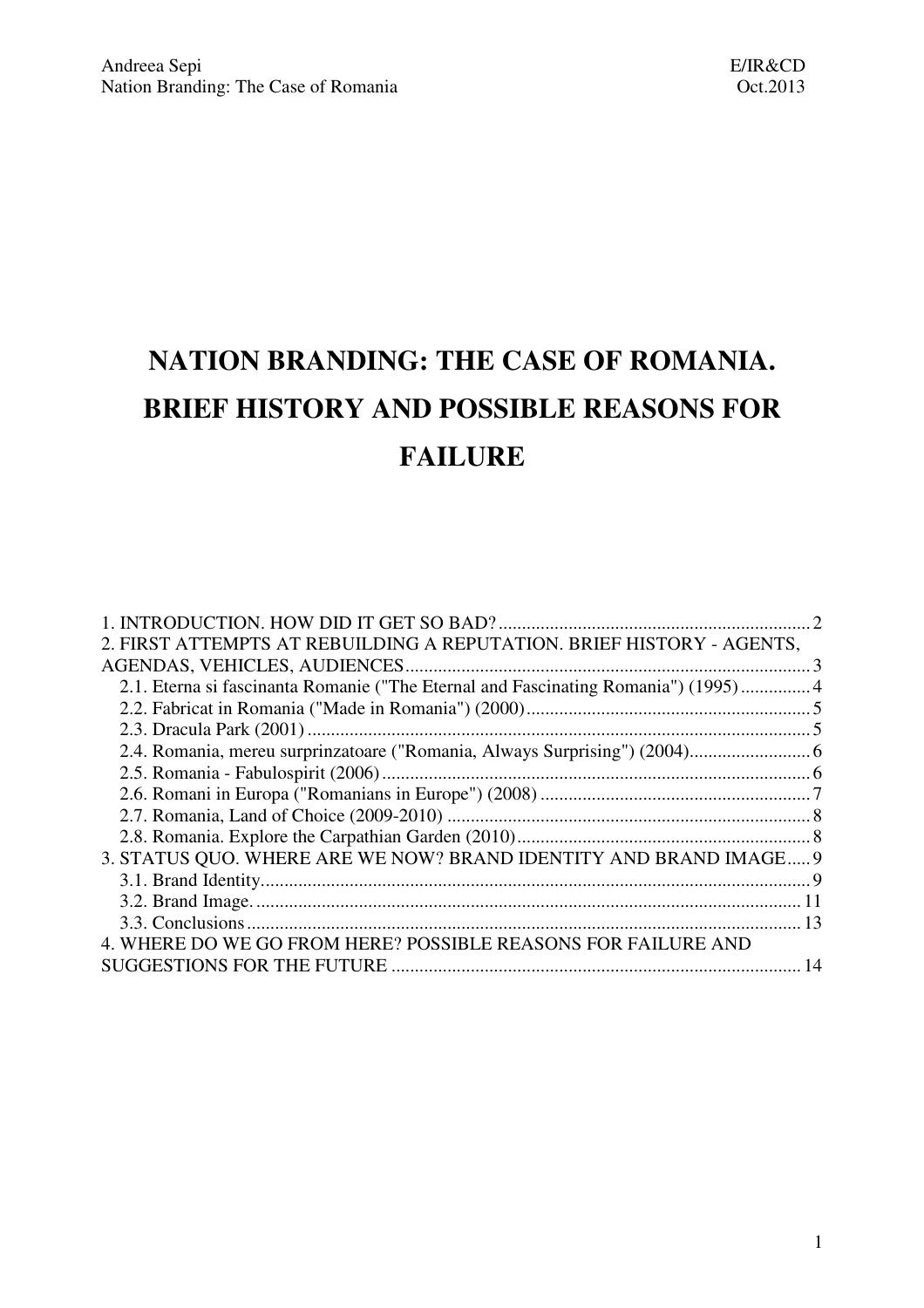## **1. INTRODUCTION. HOW DID IT GET SO BAD?**

 At the beginning of the 1990s, Romania emerged from one of the most repressive forms of communism a deeply troubled and confused nation. The Romanian Revolution, by far the bloodiest of the Eastern Block, did not have the radical results initially hoped for - a clean break with communism instead, a new hybrid system ensued that failed to live up to expectations both from within and from outside Romania.

 As Simon Anholt explains in his latest book *Competitive Identity (2007)*, which deals with the practice of nation branding, a country's image changes when "the country changes" or when "the country does something to its people". Romania is perhaps a textbook illustration of that. The country and its people enjoyed a window of almost unconditional sympathy and support from the West for months after the 1989 Revolution - i.e. *when the country changed* (for the better, it was assumed). But this came abruptly to an end with the events of 13-15 June 1990 when the miners, instigated by the former communists desperate to maintain their grip on power, vandalized Bucharest attacking peaceful demonstrators, beating up civilians and destroying the headquarters of other democratic parties. In other words, *perception changed again when the country did bad things to its people*. This televised sample of government-endorsed cruelty dealt a long lasting blow to the efficiency of Romania's public diplomacy.

 But it also further frayed the fabric of the Romanian society. There were people - especially the young, the educated and those living in the western regions of the country - who wanted more thorough and far-reaching reforms, including a ban on former members of the regime running for public office<sup>1</sup>. The majority of the population, however, was willing to support a more "humane" form of communism. Others still regretted the old system with a vengeance. Different historical regions developed different voting patterns. Ideological fights broke out in families. The first cracks appeared in Romania's selfimage.

 In order to consolidate their power, the communists under Ceausescu had cultivated nationalism. Every schoolchild had more or less internalized this idealized view of Romania as the most beautiful country on Earth, with a kind and most hospitable people, an unusually rich language, an outstanding culture and valiant forefathers that had taken the brunt of the fighting with the Turks in order to leave Western Europe intact. A lot of Romanians were sincerely convinced that, given these qualities, they would soon become the Switzerland of Eastern Europe. When that didn't happen and anxiety grew, people developed different strategies of dealing with this: on the one hand emigration, unconditional surrender to Western values, self-doubt; on the other nostalgia and an aggressive skepticism against capitalism and the West ("nu ne vindem tara"= we won't sell our country). This was amplified by the economic difficulties brought on by the liberalization of the markets - especially as this process was monopolized by the political elites and ordinary people became increasingly aware of their lack of access

 $\overline{a}$ 

<sup>1</sup> *The Timisoara Manifesto (Proclamatia de la Timisoara)*(1990), Paragraph 5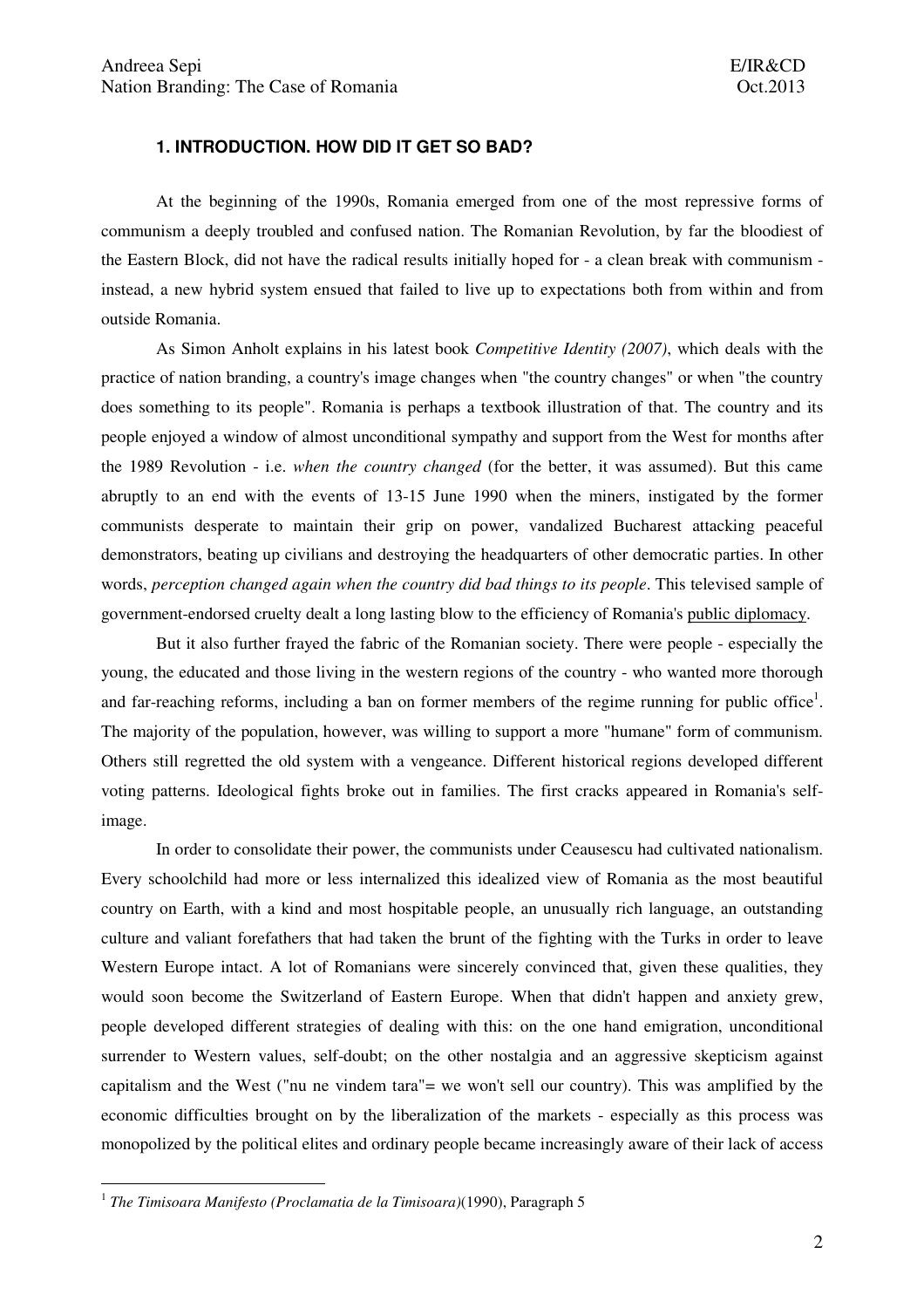and influence. A portion of the older generation found themselves unable to cope with the new requirements, lost their jobs, went into early retirement or were forced to return to their home villages where they eked out an existence with agriculture - thus becoming further alienated and disconnected from Romania's modernization parcours. Initially, Romanians directed their growing dissatisfaction at the political leaders, and in 1996 finally voted for political change. But as they tried out more and more different parties, the facts of their daily lives still failed to improve and dissatisfaction turned to hopelessness and anger. To distance and dissociate themselves from a disappointing reality, many started to blame their Romanian identity as a whole. Bad-mouthing Romania and all things Romanian became a national sport. Another important component of diplomacy, citizen diplomacy, was lost.

 At the same time, underfunded and undermanned, the sports, the sciences and the arts, which until then had been exceptionally effective ambassadors of Romania abroad, began to falter. The Romanians had less and less medals in international competitions, were less and less present on the international stage. Again, this not only decreased Romania's standing in the world, it also eroded selfconfidence within the country. Another pillar of reputation, cultural diplomacy, fell. According to Cynthia Schneider, a successful American diplomat, cultural diplomacy encompasses "the exchange of information, knowledge, ideas, values, arts and other aspects of culture with the goal of facilitating access and building dialogue, understanding and trust". If one equates culture with identity, it is clear why, when this aspect of Romania's diplomatic efforts became muddled and erratic, the nation's perception in foreign circles also went down the drain.

 Bad governance, corruption, a decline in living standards and healthcare, and a restrictive visa system further added to the humiliation of being Romanian. Principles began to pale in the face of a sheer desire for survival and better opportunities. Illegal immigration of Romanians in the West flourished. Left to their own devices, many of the less educated resorted to stealing and violence, camping in the outskirts. Criminal networks developed. At the same time, there was a brain drain going on from Romania to the most famous universities in the world - but one which Romania failed to capitalize on. The nation's reputation became worse than ever. Instead of addressing the problem, both the Government and society as a whole, unable to cope, tried to sweep things under the carpet. The more the West was appalled by the *people* of the country and the way they behaved, the more Romania responded with pretty pictures of its *landscape*, failing to understand that, as a Romanian proverb says, "places are made holy by men".

## **2. FIRST ATTEMPTS AT REBUILDING A REPUTATION. BRIEF HISTORY - AGENTS, AGENDAS, VEHICLES, AUDIENCES**

 It must be said up front that the term "nation branding" is rather inadequate for Romania. If a brand emerged, it was more the result of spontaneous forces than that of structured and consistent government action towards building and managing a reputation.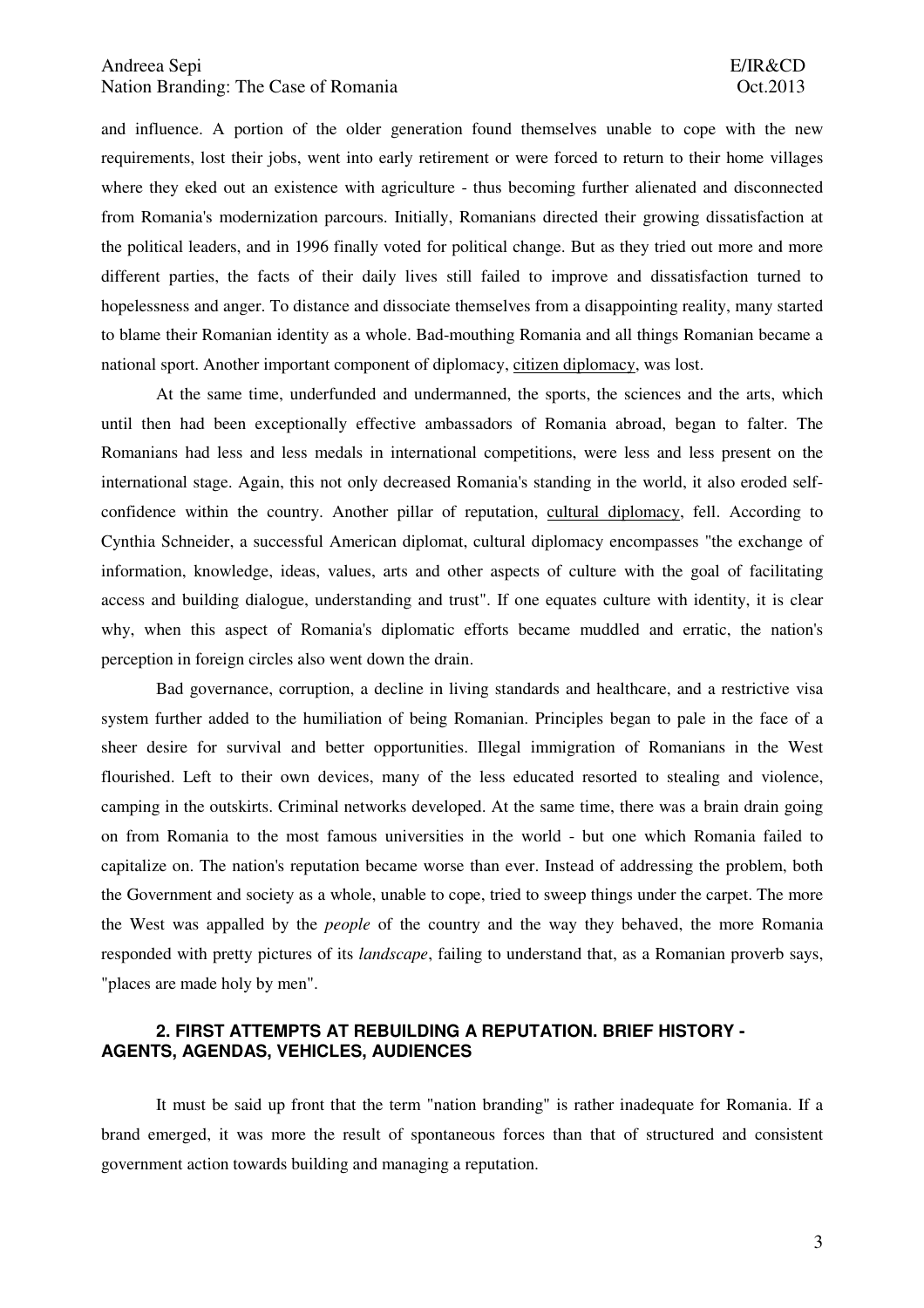But what are the elements of a national reputation? Simon Anholt - the leading authority on managing national identity - suggests they form a hexagon which includes **tourism**, **export brands**, **policy decisions**, **investment**, **people** and **culture**<sup>2</sup> .

 Outside the realm of classical diplomacy, most of Romania's branding efforts so far have focused on tourism and (elite) culture, with very limited and disorderly actions aimed at foreign investment, people, export brands, innovation and internal policy measures. This is like a table trying to stand on only two feet. Transparent and inclusive policy-making, stable legislation, good governance and a good education system were never taken seriously as reputation builders. Obsession with image has always trumped concern for the realities that had generated the image in the first place. Romania ended up concentrating on "saying" rather than "doing<sup>3</sup>", and failed to recognize that different cultures have different expectations. Romania's obsession with its reputation issues led to a pattern of tardy, on-thedefensive communications which overshadowed and all but replaced well-structured and proactive attempts at building dialogue, understanding and trust - the core of cultural diplomacy.

## **2.1. Eterna si fascinanta Romanie ("The Eternal and Fascinating Romania") (1995)**

The first attempt at an official version of "Romania's business card" abroad came in 1995, under then-President Ion Iliescu. The Romanian Government commissioned the publishing of a premium photo album about Romania, including maps and lyrical descriptions of the countryside to the French printing company Saintonge Edition, controlled by a Romanian expat, Adrian Costea. The contract cost 5.97 million dollars, financed by the Romanian Import-Export Bank BANCOREX, and was a total fiasco. Of the 97,000 copies that were supposed to be printed and distributed in 144 countries, only under 10,000 actually saw the light of day. The Romanian owner of the French printing company was eventually convicted, and several high-ranking Romanian officials were on trial under suspicion of fraud, with all but one being found not guilty. In the Romanian collective psyche the entire affair remained nothing but a scam to feed party cronies public money under the pretence of doing something good for the country. The advertising effort never got off the ground and did more evil than good. Within Romania, its wooden title became the subject of widespread jokes and ironic songs, and the credibility was lost forever.

 **Agent**: Romanian Government with the support of the Romanian Presidency

 **Agenda**: Allegedly, to attract foreign investors to Romania, although it is doubtful that a pretty photo album is the right tool for this. In a more general sense, the agenda was to attract foreigners to our natural beauties and to introduce our potential. Possibly, the agenda also included counterbalancing the barbaric images most people still held about Romania as a dark place of orphanages and miners, with that of an unspoilt, "vibrant and unique" place.

 $\overline{a}$ 

<sup>2</sup> Simon Anholt, *Competitive Identity*, (New York: Palgrave Macmillan, 2007), pp. 25-26

<sup>3</sup> such as putting in place consistent and pragmatic exchange programs, transparent privatization and investment forums, knowledge-sharing networks with renowned universities abroad, professionalizing tourism, taking a proactive approach to our participation in international or regional organizations, etc.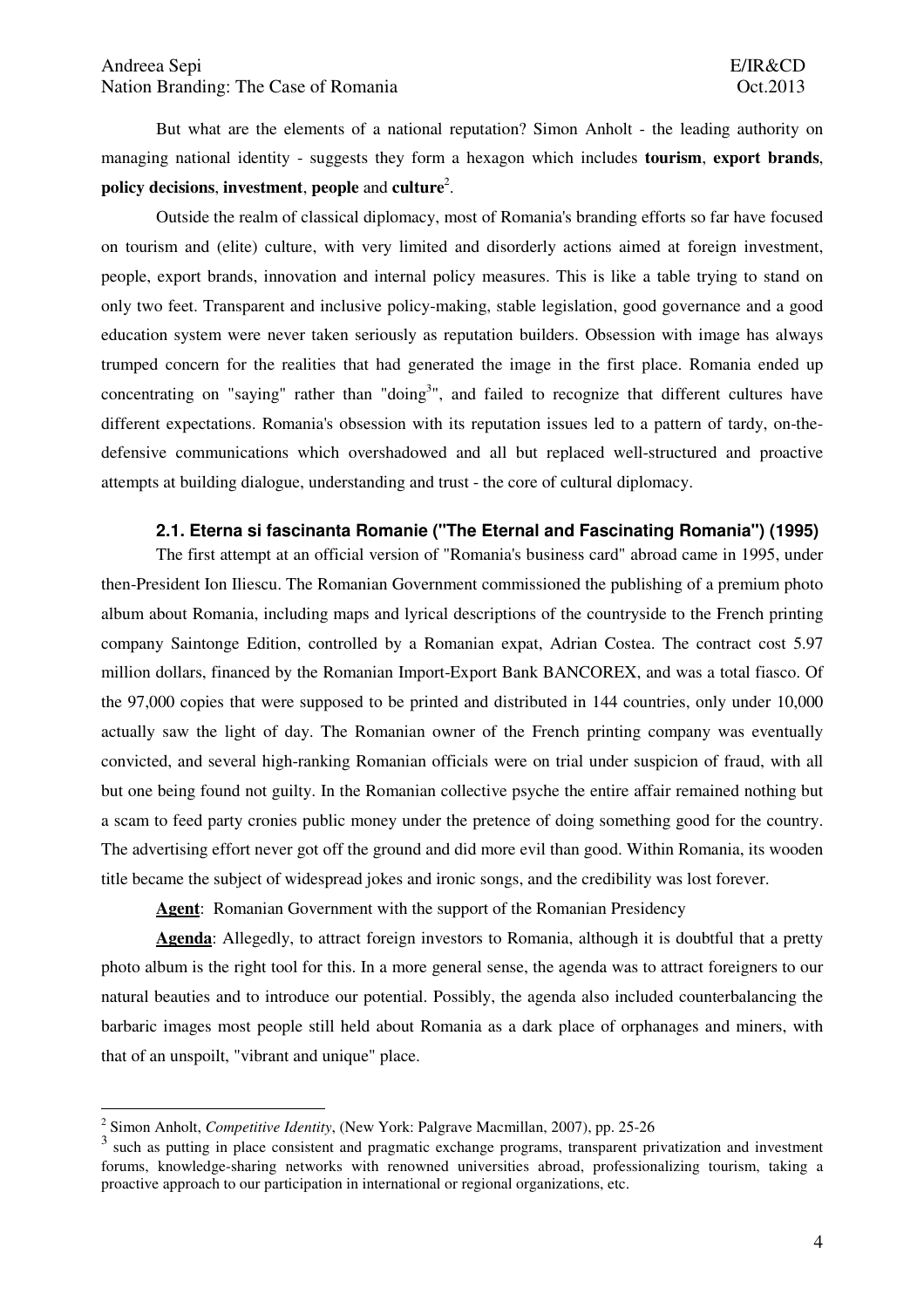**Vehicle**: Premium-quality photo album with pictures from around the country, descriptions and maps. To be distributed by Romanian diplomatic missions abroad.

 **Audience**: Potential investors and tourists in 144 countries around the globe.

# **2.2. Fabricat in Romania ("Made in Romania") (2000)**

"Fabricat in Romania" was a public-private initiative launched in 2000 to stop the decline of the Romanian manufacturing industry, at a time when imports had a disproportionately large share of the internal market and Romanians themselves had a very negative perception of Romanian-made products. This was an internal branding campaign to showcase high-quality Romanian products and increase trust in them. "Fabricat in Romania" was a registered trademark applicable under certain conditions. It was meant to function as a quality seal. For instance, only companies that had implemented Quality Management ISO 9001, had won prizes in quality competitions or had carried the CE label could apply to get the "Fabricat in Romania" logo on their products<sup>4</sup>. It wasn't very successful, as Romanians gave more credit to foreign-based certification systems (TÜV, ISO, etc. still carry more weight to this day).

 **Agent**: APPSR - Association for the Promotion of Romanian Products and Services - a not-forprofit organization made up of trade organizations, business operators, companies, local authorities, media, unions and opinion leaders.

 **Agenda**: To fight and reverse the prejudice of Romanian consumers against Romanian products as having low quality. To offer its members a unified platform for the promotion of their products and services and thus ensure their survival and future growth.

 **Vehicle**: Registered trade mark on products, quality certification, media campaigns, website fir.ro.

 **Audience**: Romanian consumers of all ages.

#### **2.3. Dracula Park (2001)**

Little more than an investment project for a large fun park, this was supposed to help Romania capitalize on Bram Stoker's popular vampire story. In theory, this project should have brought to Romania approximately one million foreign tourists per year. The initial plan was to have it built near Sighişoara, the birth place of Vlad the Impaler on which the legend is loosely based. Considered a kitch project, many locals who did not identify with vampire legends objected to this<sup>5</sup>. The location was then moved to Snagov, near Bucharest, Vlad's burial site. It never got off the ground for lack of funds and local support but it did end, once more, in prosecution. Over 13,000 people had invested money in the Dracula Park investment society, to no avail. In the summer of 2013 this idea was revived again by former Tourism Minister Dan Matei Agaton, currently leader of the Romanian Tourism Federation. However, it still appears to be inactive.

 4 Quality certification protocol - see http://fir.ro/certind/index.html.

 ${}^{5}$ It was also argued that it would actually diminish the value of Sighisoara as an authentic, still inhabited medieval citadel and that there wasn't enough infrastructure to handle it. Bucharest was seen as a more profitable venue in the end.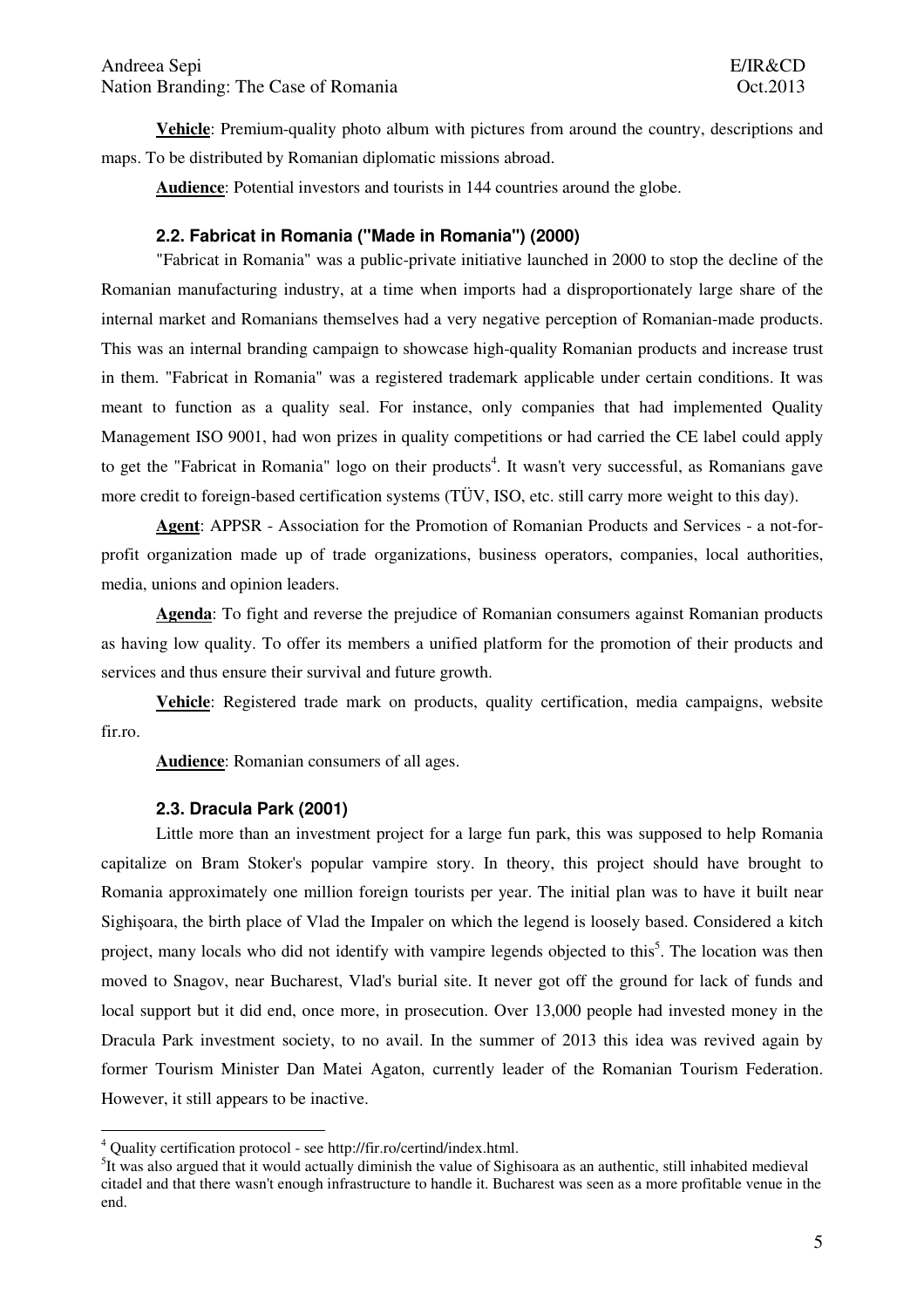**Agent**: Romanian Ministry of Tourism

**Agenda**: To forge an indelible tie between Romania and Dracula and bring in approximately 1,000,000 foreign tourists to Romania each year. To promote tourism and income from tourism.

**Vehicle**: Amusement park offering various entertainment opportunities

**Audience**: Tourists, vampire afficionados especially from the Anglo-Saxon world - with a focus on the U.S.

#### **2.4. Romania, mereu surprinzatoare ("Romania, Always Surprising") (2004)**

 This was probably the first destination branding project per se, with a specific logo and slogan that were used pervasively in Romanian tourism brochures, Internet pages, embassies, consulates and diplomatic missions. It also included commercials on Euronews, BBC and CNN. The campaign cost between 1.5 and 2 million euros and was later criticized by the World Tourism Organization for not communicating the essence of Romania. According to the UNWTO team of experts, Romania had no strong or clear image in the marketplace and the destination brand sent mixed signals.

**Agent**: Ministry of Transportation, Construction and Tourism

**Agenda**: To change the perception of Romania and the attitudes towards Romania, especially in the EU and USA. The message: Romania has changed and it can be a pleasant surprise.

**Vehicle**: Destination brand with logo and slogan; basically an advertising campaing in print and TV: commercial spots (1x day) on Euronews, Eurosport, Discovery, CNN, BBC.

**Audience**: Potential tourists between 20 and 55, from the EU and USA, with a medium income, informed, looking for new experiences, interested in culture and history.

# **2.5. Romania - Fabulospirit (2006)**

 After the criticism expressed by the World Tourism Organization regarding the previous campaign, in 2006 a new project was launched aiming to find what is typically Romanian. For the first time, the campaign focused on the country's people and their spiritual heritage, their lifestyle and personality. It had a budget of 5 million Euros, but it ended up costing only 110,000 Euros because it was quickly discontinued when the Minister in charge resigned on an entirely different issue (misunderstanding about the handling of a consular case in Iraq). Advertisers in Romania loved the "fabulospirit", but it is unclear if society as a whole would have rallied behind it, since it sounded a bit too sophisticated to be embraced by the regular citizen. (An unofficial poll on a blog for advertising professionals shows this campaign getting more votes than any of the previous or following campaigns, while another poll among non-professionals, organized by a regular newspaper<sup>6</sup> site, shows Fabulospirit ranking absolute last with only 1.85%)

**Agent**: Romanian Ministry of Foreign Affairs (MAE), in cooperation with its diplomatic missions abroad after an assessment of Romania's perception issues abroad. Whether the reformed Romanian Cultural Institute (ICR) was going to be involved and to what extent, is unclear. The

 $\overline{a}$ 

<sup>&</sup>lt;sup>6</sup> http://ziare.ro.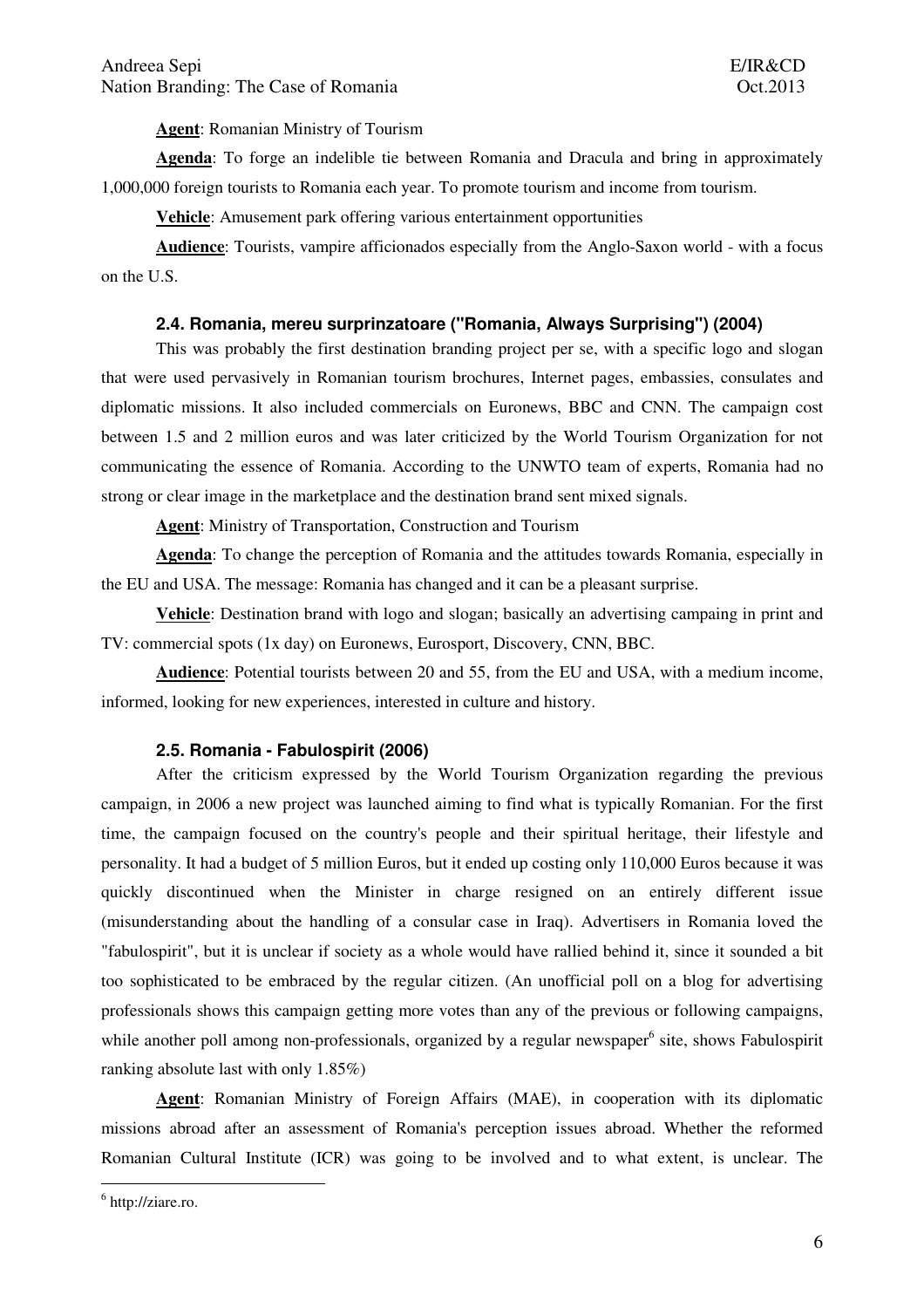cooperation between the MAE, the Romanian Culture Ministry and the Romanian Cultural Institute  $(ICR)$  has always been complicated<sup>7</sup>.

**Agenda**: To mark our accession to the EU and to present the Romanians as a "spiritual people, who like to enjoy life; (...) artistic personalities who like to tell stories, make jokes and with whom you'll never get bored". The idea was to forge an image for the Romanians as a spiritual people with a rich inner life, a concept that ideally would stick and immediately come to mind just as one immediately associates German with engineer; British with conservative, Greek with olives and Zorba, etc.

**Vehicle**: International print and outdoor campaigns, TV campaign, indoor and outdoor events, large live concert (never happened because Government team changed).

**Audience**: General publics in the EU.

 $\overline{a}$ 

#### **2.6. Romani in Europa ("Romanians in Europe") (2008)**

This was a campaign launched in 2008 by the Romanian Government (through its Agency for Governmental Strategies) in order to improve the image of the Romanian people in the countries where there was a large Romanian immigration, particularly Spain and Italy. It was estimated to cost around 7.8 million Euros and included commercial spots such as "*Hola, soy rumano*" for Spain and "*Romania, piacere di conoscerti*" in Italy. According to the evaluations run by the Agency for Governmental Strategies in Spain and Italy, there was increasing reluctance to Romanian immigrants as a result of perceived criminality and a biased media coverage, but there was also enough positive sentiment among those Spaniards and Italians who had actually worked alongside regular Romanians. The Government therefore decided to capitalize on that "normality" and make Romanians known as an honest, hardworking people in search of a better future. The campaign included documentaries and invitations for local journalists to visit Romania and understand the context first-hand. The project was handled by Saatchi&Saatchi Romania but lost its credibility when it was discovered that the agency had used actors instead of real immigrants in its spots (apparently, the real immigrants' language skills were considered too poor.).

**Agent**: The Romanian Government, through its Agency for Governmental Strategies (ASG)

**Agenda**: To introduce a positive image of Romania and the Romanian people as a hard-working, honest people in search of a better future for their families. Make real Romania known and refute a

<sup>&</sup>lt;sup>7</sup> The ICR was set up in 2003-2004 as an autonomous administrative authority under parliamentary control. It was then widely reformed between 2005-2012 to gain more credibility both internally and externally, to become less focused on state propaganda and more on avant-garde cultural exchanges. The law under which the ICR came into existence dates back to 2003 and has been amended numerous times. Currently, the ICR's activity is regulated by at least four different laws, plus a couple of government ordinances and decisions. The appointment of ICR directors abroad requires the approval of the ICR President, of the Foreign Minister and of the Culture Minister (see declarations by Titus Corlatean, Jan.16, 2013 as reported by Mediafax). The ICR President is appointed by the Romanian Senate. Given that the ICR President has a rank similar to that of a secretary of state, one can derive that the ICR is in effect a governmental body. The relations and communication channels with other Ministries, the areas of competence, as well as the funding mechanisms have to be defined clearly, streamlined and simplified, to allow both for independence of value judgements in each institution's area of expertise, and for joint action.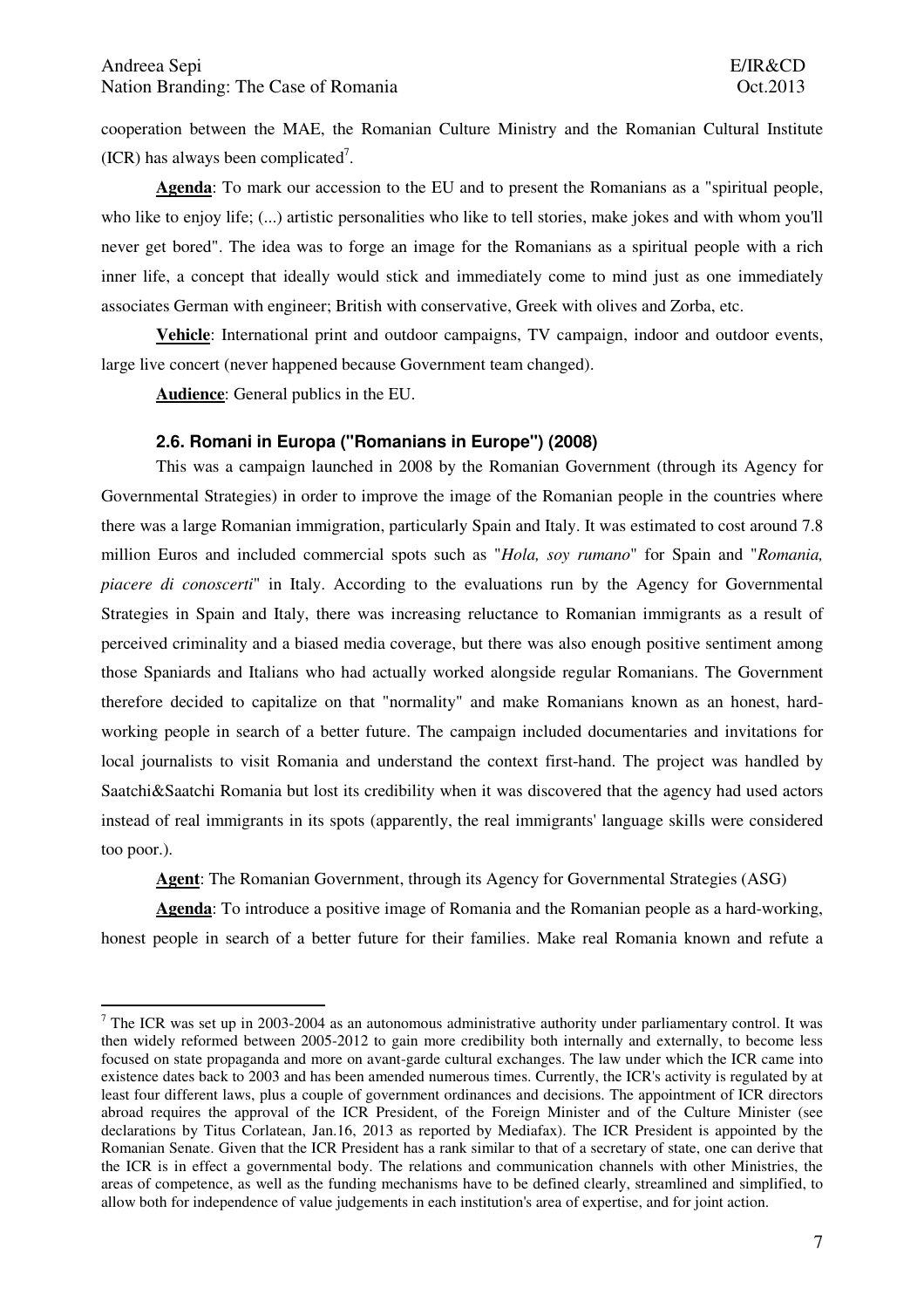negative image which was considered unfounded. (In my opinion, failing to tackle Romanian criminality, which increasingly became a very real issue, was a mistake.)

**Vehicle**: Commercial spots with positive stories about regular immigrants broadcast in Spain and Italy, documentaries filmed in Romania and Spain by famous Spanish director, invitations for leading Spanish/Italian journalists to come to Romania and get to know its realities and cultural context.

**Audience**: Public opinion in Spain and Italy.

#### **2.7. Romania, Land of Choice (2009-2010)**

Another attempt at a tourism brand, with a rather equivocal slogan which is almost untranslatable

into Romanian. The graphic design is still very similar to the previous *"Romania, always surprising"* campaign. The *Land of choice* campaign enlisted the help of some of Romania's best-known "unofficial ambassadors": former gymnast Nadia Comaneci, former



soccer star Gheorghe Hagi, and former tennis player Ilie Nastase. The campaign consisted of several series of commercial spots done by ADDV. In one of them the wildest allegations about the country and its realities were made, in a funny storyline that was supposed to catch the eye, incite curiosity and tear down prejudices: "Romania, the only country in Europe where women have the right to marry four men at once", "Romania, where people ride zebras", "Romania, where fish grow in trees". The punch line was, "You really don't know anything about Romania, do you? So come and discover it." Another set of spots focused on what Romania really is, and tried to show potential tourists that there is a lot to choose from: Romania's quiet natural beauty and agro-tourism, its adventurous side (paragliding, mountains, nightlife) or its sun-and-beach component (Black Sea coast). The campaign cost 1,5 million Euros and again failed to build a consensus inside the country.

**Agent:** Romanian Ministry of Tourism

**Agenda**: To present and promote Romania as a diverse and attractive tourism destination. To function as a slogan for all of Romania's tourism campaigns until a country brand was launched. To mobilize Romanians within the country by means of a tourist "anthem" which was soon forgotten.

**Vehicle**: Media campaign worldwide (print, TV, Internet, outdoor).

**Audience**: Potential tourists, especially from English-speaking countries (US). Very little was done to make the message relevant to Europeans.

## **2.8. Romania. Explore the Carpathian Garden (2010)**

Romania's current nation/tourism brand was launched in 2010 at the Shanghai World Expo and almost immediately sparked a scandal. The Spanish agency that won the contract was accused of plagiarism: allegedly, its "leaf" is not an original creation, as requested by the Government, but taken from an image database and also used by other companies. The *Carpathian Garden* nation branding budget was set at 75 million Euros from EU funds for a period of three years (2010-2013). It consists of a media campaign, as well as websites for potential tourists (www.romaniatourism.ro, romania.travel)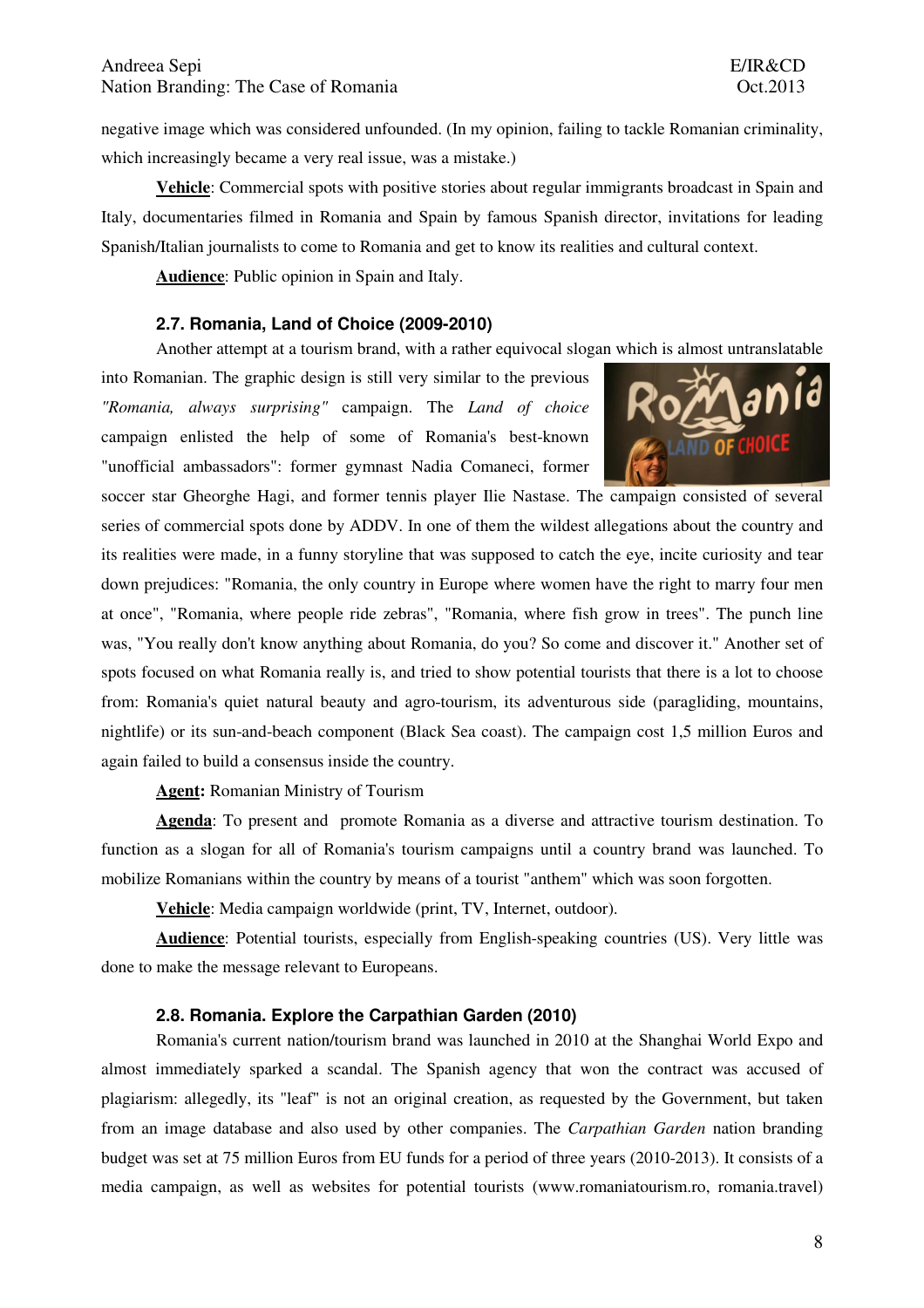which include a trip planner. For the purpose of this campaign, a research was conducted in Romania and in the eight most important markets which could supply tourists for the country: Germany, UK, Italy, Russia, Austria, US, France and Hungary (source: www.romania-insider.com, July 29, 2010). As an addition to these efforts, a trilogy of documentaries titled *Wild Carpathia* was planned, with the generous support of the Prince of Wales (who works for the protection of pristine ecosystems and traditional lifestyles in Transylvania). The third part was completed recently. It must be said that, while Romanians mocked their new country brand logo and slogan, the *Wild Carpathia* series on Travel Channel became very popular and raised a lot of patriotic sentiment - probably also because it was perceived to be the impartial work of well-meaning foreigners. These documentaries address head-on some of Romania's tough issues, but always end on a hopeful, upbeat note. HRH Prince Charles' comments about the "remarkable and resilient" Romanians, who have made it through such horrible times, also helped. Perhaps this is a base that can be built upon, as it enjoys huge credibility both in Romania and abroad.

**Agent**: Romanian Ministry of Regional Development and Tourism (currently, the Agency for SMEs and Tourism within the Ministry of Economy and Commerce)

**Agenda**: Very specifically, to double the number of foreigners who can think of something unique and positive about Romania. To give Romania a clear identity and location in the minds of prospective tourists, to promote tourism. More generally speaking, to clarify and improve Romania's image abroad.

**Vehicle**: TV, print, Internet campaign, graphic identity. Not clear how it connects with other initiatives through the Romanian Cultural Institute, or the Romanian Ministry of Foreign Affairs.

**Audience**: General public and potential tourists in the eight major markets: US, UK, Germany, France, Israel, Italy, Russia, Austria, Hungary.

#### **3. STATUS QUO. WHERE ARE WE NOW? BRAND IDENTITY AND BRAND IMAGE**



#### **3.1. Brand Identity.**

In Simon Anholt's definition, brand identity is "the core concept of the product, clearly and distinctively expressed". Romania's current visual identity attempts to suggest the variety of its landscapes (mountains, hills, seaside) and makes references to primordial elements: earth, water, wild forests, adventure, sun, dynamism.

The market research conducted in the 8 countries plus Romania came up with 6 tourist products that have both appeal and a basis in reality. It was therefore decided to promote: rural tourism, wild nature, health and wellness tourism, adventure tourism, cultural circuits and city breaks. The colour green and the leaf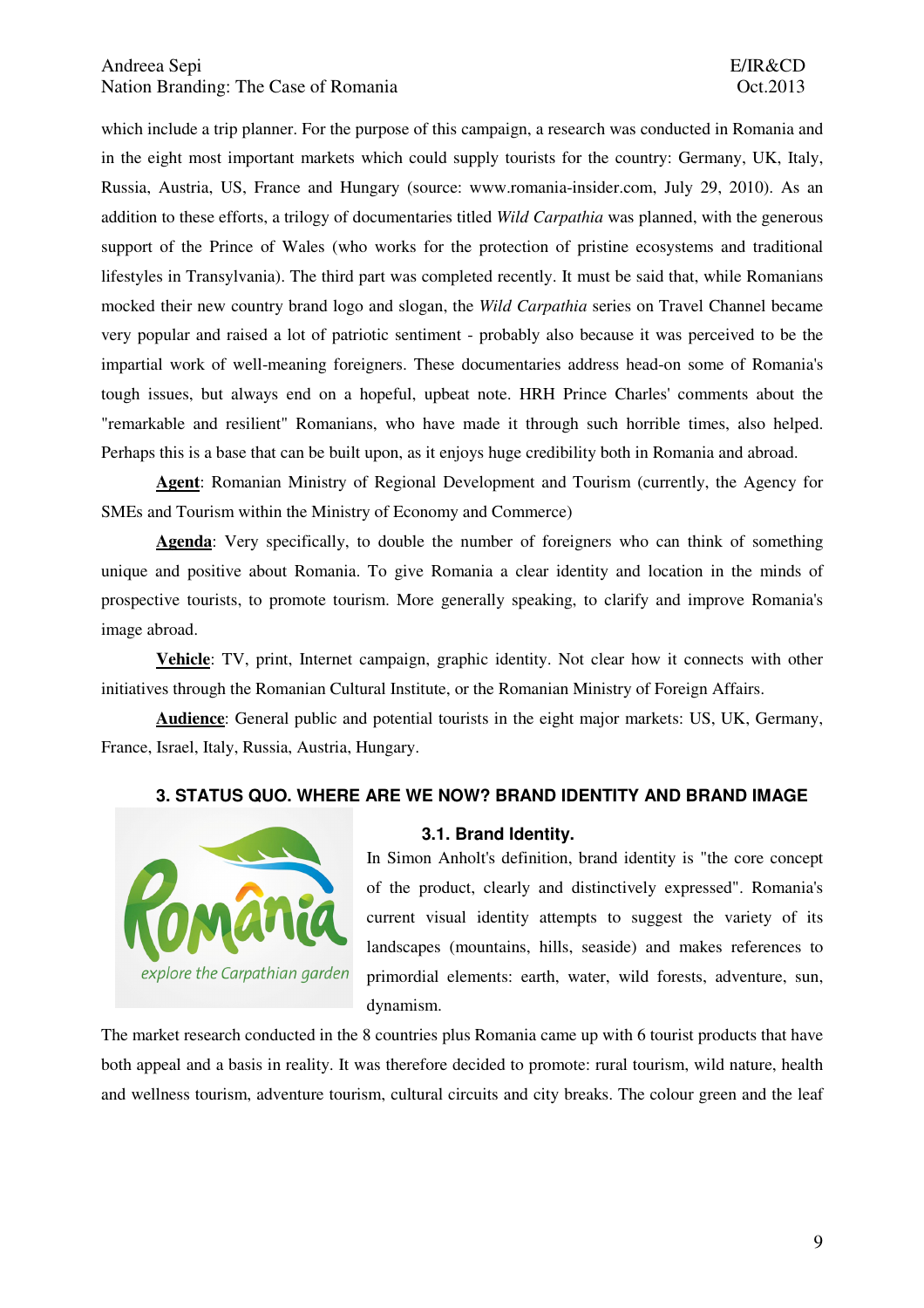(for which there are numerous references in Romanian culture) emerged almost naturally. However, some analysts expressed criticism<sup>8</sup>:

- they are generic and not unique
- the colour green triggers strong associations with ecology and bio products, while Romania still has a lot of catching up to do in that department (even though the food may come directly from the peasant's garden, there is still a lot of litter everywhere)
- the font of the writing and the language used are neutral and remind us of a mass product rather than a niche discovery; they are rather bland
- the word "garden" brings to mind a man-made area, orderly and carefully trimmed, whereas Romania prides itself on being the last wilderness of Europe (again, perhaps one of the reasons why Romanians identify more with *Wild Carpathia*).
- the Carpathian mountains extend beyond Romania, to the Ukraine and Slovakia, so confusions are possible.

 Since it is difficult to please everyone, and since results of market research are usually statistical averages, trying to catch everything in a brand is usually counterproductive as it delivers a mediocre result that very few will be enthusiastic about.

 The suggestion from the World Tourism Organisation is to maintain the focus on the authentic rural experience, adventure tourism, mountains and city breaks, but to increase the duration of stay in order to raise more income. Unfortunately, our current brand still fails to address issues and misconceptions related to people and behaviours, which can be a huge barrier to visiting the country in the first place. It also fails to make a clear and concrete offer to potential visitors in terms of activities (by season and region) and things to expect - it leaves them with a rather vague feeling of the place. Not enough to spur them into action.

 In the broader terms of *nation branding* there is another, more serious, problem. Romania's current brand identity completely leaves out the export (Dacia is currently a strong export brand), investment and policy aspects of the branding hexagon. Because of the problems mentioned (infrastructure, peculiarities of natural attractions, poor services, etc.), income from tourism is bound to remain low for years to come. Determining the effectiveness of Romania's nation brand simply in terms of tourism is bound to end in failure (especially if the country keeps up the irrational logging and deforestation!). However, the areas of **investment, education and exports have a huge potential** that has not yet been harnessed by any nation branding strategy.

As possible courses of action, I suggest following activities:

• In the field of **education**: high-standard partnerships between Romanian universities and serious universities or knowledge-sharing networks and programs in target countries (see Babes-Bolyai); introduction of Western quality standards and rankings in Romanian higher education;

 $\overline{a}$ <sup>8</sup> For more details, see Mircea Iurcu, http://mircea.iurcu.ro/2010/12/20/brand-ul-de-tara-al-romaniei-si-alvecinilorei, *Brandul de tara al Romaniei si al vecinilor ei*, 2010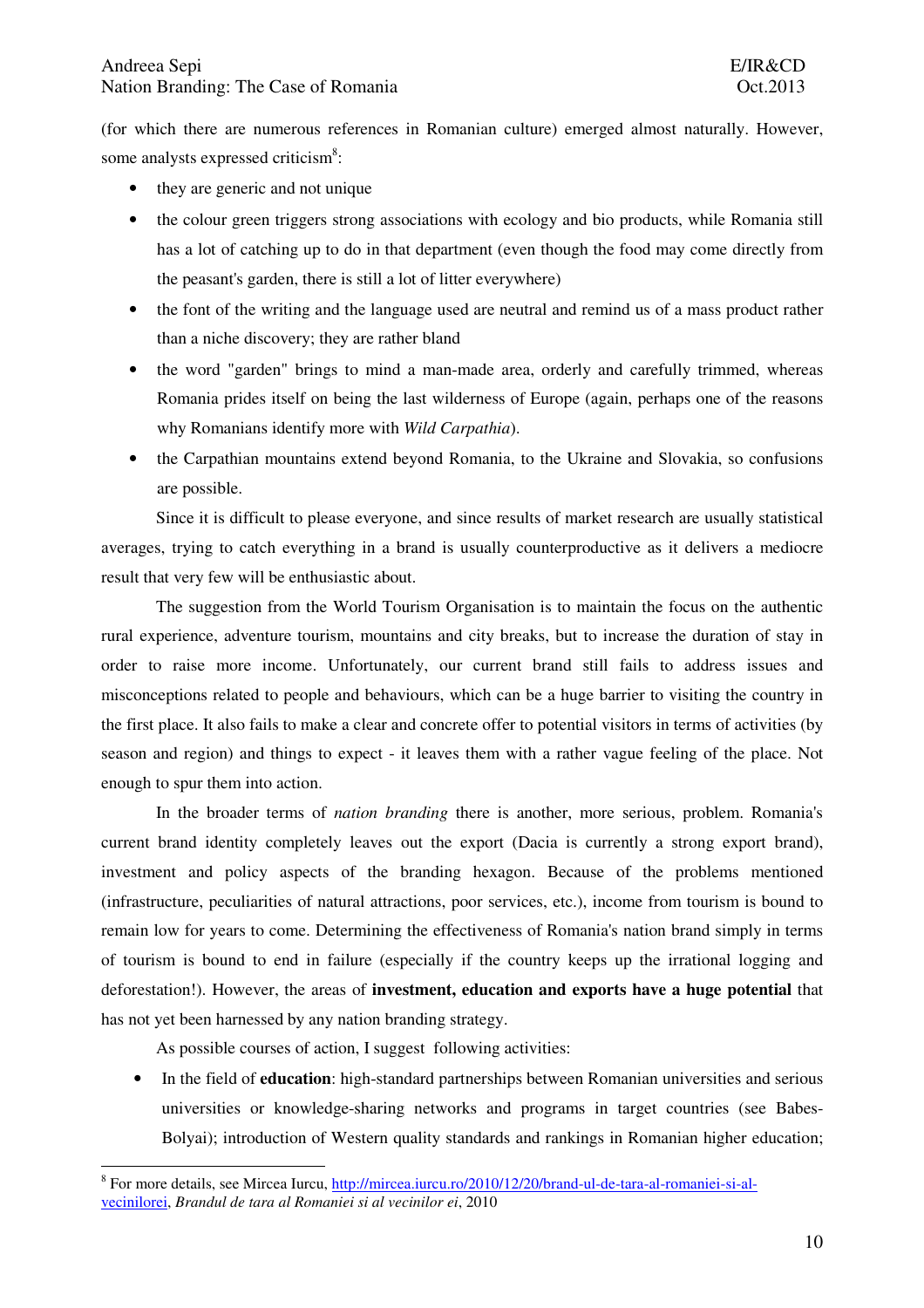strong participation in Erasmus, Leonardo and EUNIC; taking advantage of the alumni networks of returnees from American and European Universities; organizing important scientific symposia in Romania. Romania already enjoys a reputation as a generator of exceptional mathematicians, software engineers, physicists, etc. The education system has to be credible, up-to-date, and perform in a consistent manner, in order to keep supplying the labor market and the foreign investors with good quality, innovative employees. This is one way of keeping foreign investment in the country in the long term, even if salary levels rise. Qualified employees with good work ethics and nice Romanian personalities can go a long way towards building trust, enhancing mutually-beneficial dialogue and generating interest abroad.

• With regard to **investment and exports**, Romania needs to organize transparent privatizations with top investors, or joint ventures in association with well-known industrial brands; periodic surveys, polls and public debates with the business representatives of foreign countries to encourage feedback and suggestions for possible policy areas; free seminars with the purpose of clarifying the regulatory environment and its modifications; a system of grants for young entrepreneurs pitching innovative ideas; business forums; capitalizing on the success of Romania's famous export brands; simplifying procedures and helping local small businesses patent and promote traditional products; classy, dynamic and interactive participations in international trade and specialty fairs; organizing more high-quality international fairs in Bucharest; developing a support system and easy financing for exporters and tourism, etc.

#### **3.2. Brand Image.**

 An enormous mismatch still exists between Romania's **desired brand identity** and its **actual brand image**. Brand image is "the perception of the brand that exists in the mind of the audience (...). It includes a range of associations, memories, expectations and other feelings."<sup>9</sup>

 A recent doctoral paper by Moise Gheorghe Florentin, a student of Sociology at the University of Bucharest (2009), analyzes Romania's image in the Western press based on quantity and quality of news that have to do with Romania. Between 2007 and 2009, in the UK for instance, the most frequent Romania-related news in the tabloid press were:

- violence/crime, with a frequency of 0.5
- immigration, with a frequency of 0.2
- justice, with a frequency of 0.07
- unemployment 0.06
- human rights 0.04

 $\overline{a}$ 

• health and sports  $-0.03$  each<sup>10</sup>.

<sup>9</sup> Simon Anholt, *Competitive Identity*, (New York: Palgrave Macmillan, 2007), p. 5

<sup>10</sup> Moise Gheorghe Florentin - *Imaginea Romaniei si a romanilor in Europa*, *Rezumat lucrare doctorat*, (Bucuresti: Universitatea Bucuresti. Fac. de Sociologie, 2009), pp. 36-37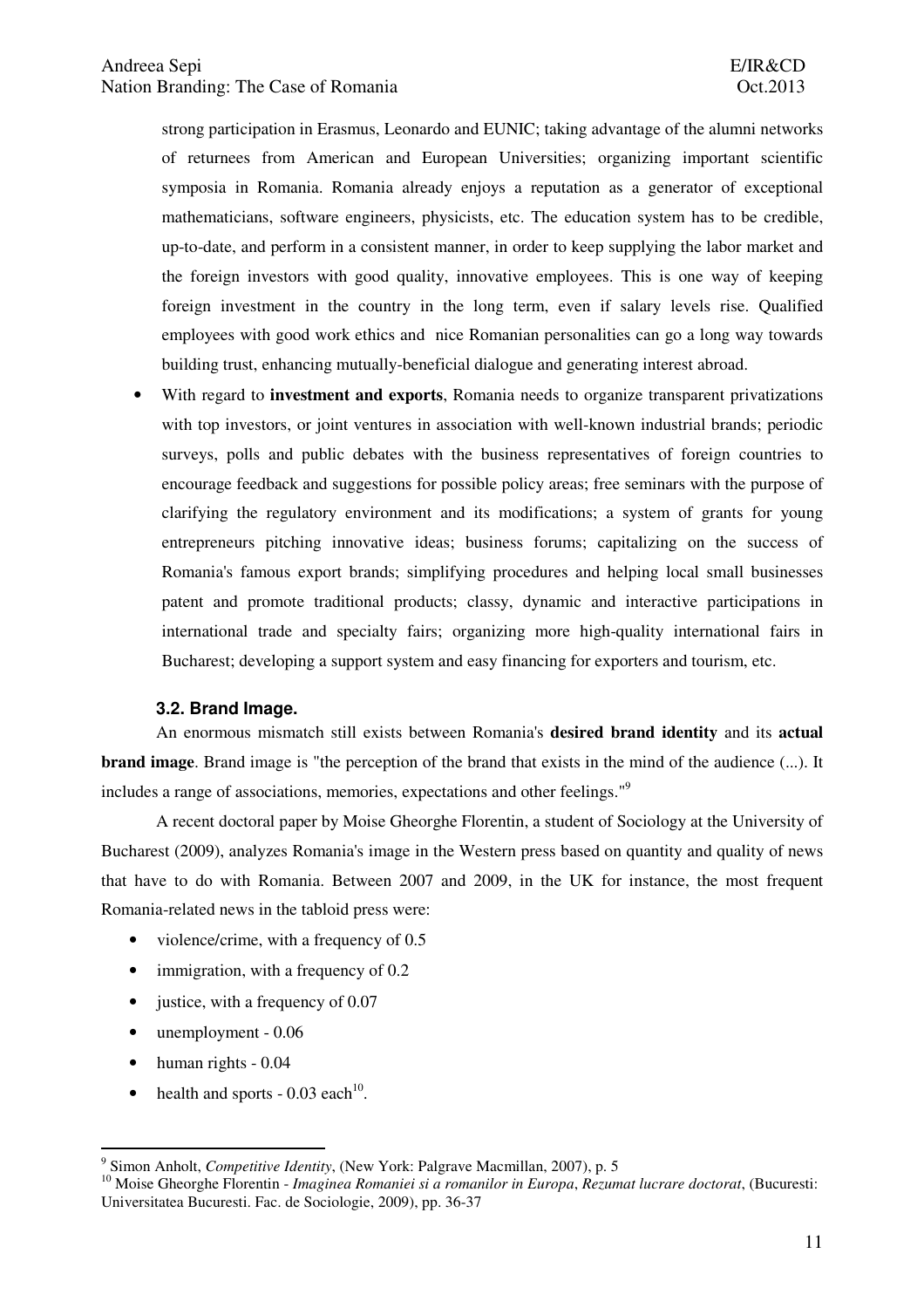An empirical analysis of Romania-related news and headlines broadcast by the more impartial BBC and Euronews in 2013 shows a rather more balanced distribution, with about 1/3 of the news being of a more urban and positive nature and involving either initiatives by the Romanian civil society (Rosia Montana, largest flag, flash mobs) or cultural successes (famous prizes for Romanian cinema, creativity). The bad news still includes problems related to the Roma minority, theft and beggars in the West, online fraud, strikes, failures to meet Schengen requirements, political turmoil.

 Mr. Florentin's paper also looks comparatively at Romania's image as a country (place) and the image of Romanians as a people. In 2009, Romania's main characteristics as a country in the eyes of the Western audience were:

- poor, developing country
- corrupt country, with high level of crime
- former communist country, an insecure, dangerous place
- lots of orphans and street children
- beautiful scenery, picturesque landscape, forests full of wildlife
- country that keeps old traditions alive.

 The Romanians, on the other hand, were perceived as hospitable, modest, hard-working, impulsive, tolerant, courageous, but also as backward, thieves, dirty and negligent. According to this research, Romania ranked last in the travel preferences of most Europeans. Regarding the awareness of Romania's tourist attractions, this was almost identical throughout Europe. The best-known tourist attractions in Romania were Bucharest, Dracula's Castle, the Danube Delta and the monasteries of Bucovina. The least attractive destinations seemed to be the ski resorts in the Carpathian mountains and the People's Palace. This study was conducted before the two most recent branding efforts, but it's likely that the perceptions have not changed very much in the meantime, as none of these campaigns focused very seriously on winter sports in the Carpathians or the insecurity/crime issue. Ironically, in reality, crime in Romania is quite low and usually limited to petty thefts. But at the same time, a single tourist killed by a stray dog in the heart of Bucharest can have a lasting and damaging impact.

 How do Romanians perceive themselves? The same research asserts that they too seem to have quite negative perceptions: most Romanian respondents consider Romania a poor country (21%), corrupt (20%) and backward (15%). Most of the negative perceptions foreigners have about Romania are shared by Romanians themselves, which shows that some of these aspects are rooted in real experiences. At the same time, Romanians expect the government and the political institutions to take care of Romania's reputation, but they also see this as a responsibility of the Romanian citizens living abroad. With 33% of the votes, Dacia is considered Romania's most famous export brand.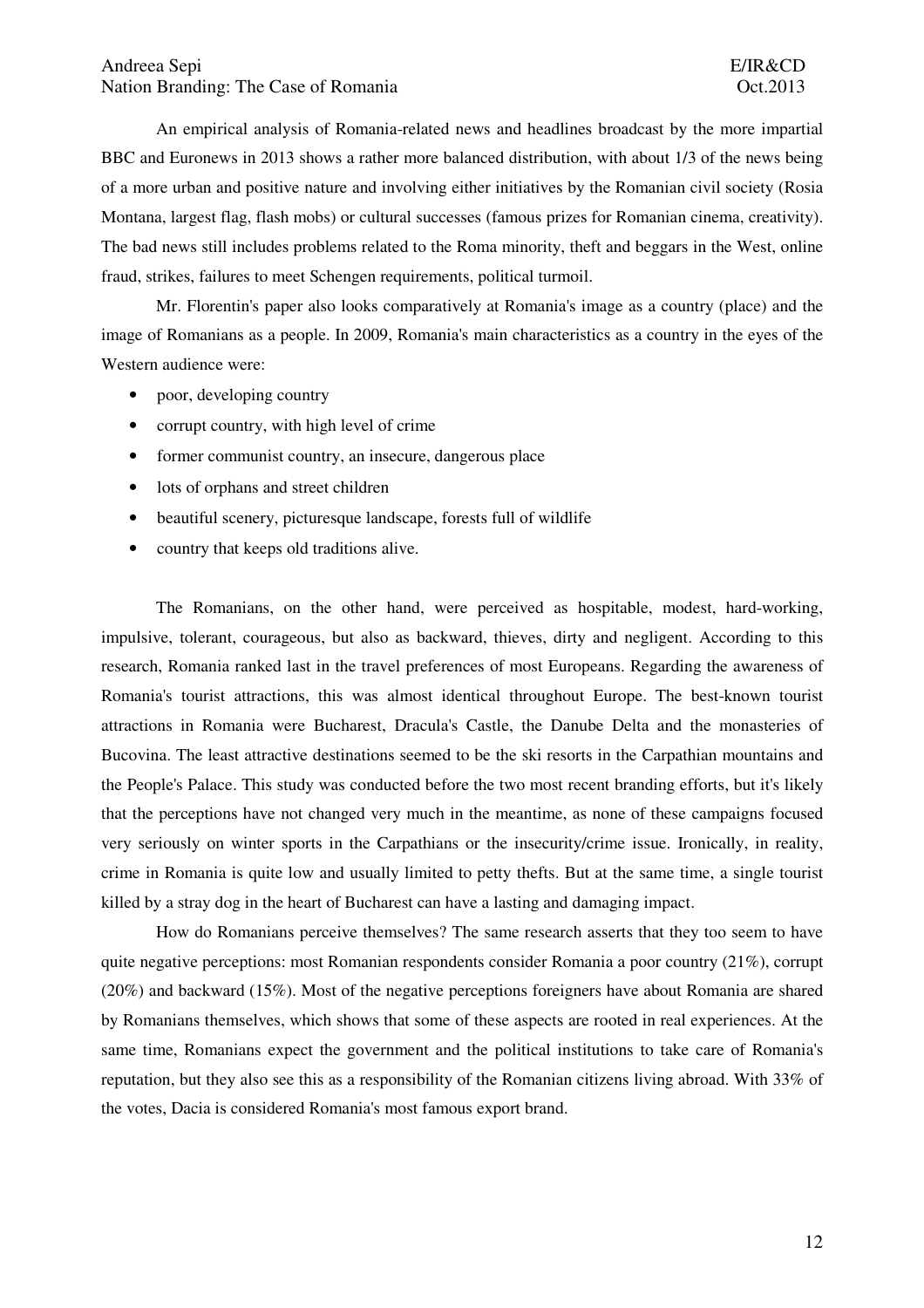## **3.3. Conclusions**

There are several conclusions that can be drawn from this:

- i. Despite the numerous branding efforts and the tens of millions of Euros spent, Romania's reputation remains bad/weak; erratic advertising campaigns are not an effective solution. A *destination* brand is by no means the same as a solid *nation* brand. The two concepts cannot be used interchangeably. A nation brand is much more than tourism and elitist culture. It needs to encompass everything the nation does, makes or stands for. It needs to be accepted internally, to be supported by the three pillars (public sector, private sector and civil society) and to permeate every official action at every level.
- ii. Romania's reputation suffers from two different ailments: in America and other parts of the world it is unknown, and needs to be *introduced*; in Europe, it is well-known but for all the wrong reasons. Some of these negative perceptions are unfounded, so they need to be *refuted, suppressed or ignored*. Many of them, however, are founded in truth, in which case, our branding strategy has to "*address* the problems and communicate that they are being addressed as soon as progress can be demonstrated<sup>"11</sup>, and then *contextualize or deemphasize* the negative perceptions.
- iii. The country per se (the place) has relatively less problems than the people. Research shows that most Europeans already associate Romania with pristine scenery and a traditional rural way of life (this could be perceived as a success of previous campaigns). The objections they have to the place are actually objections they have to the people inhabiting the place (crime, violence, theft, insecurity, danger, abandoned children). Any future branding strategy has to address these issues at their root if it is to succeed.
- iv. Getting the private sector and civil society behind Romania's nation branding strategy is crucial and could work wonders for all sides involved. If Romania's image has improved at all recently, it is because of private initiatives, export brands or creative and dedicated individuals who have made positive headlines.
- v. Most of the negative perceptions plaguing Romania are confirmed by Romanian nationals, which means that some of them are based in reality. The only way to make them go away is by social change and by fixing the realities themselves. (Cultural diplomacy can help address these perceptions internally. Fair and inclusive dialogue can be sparked by civil society and the local public administrations. Good practices exchanges and debate forums among public authorities from different regions of Romania and with foreign regional partners can have a beneficial effect. City twinning with the introduction of positive models from abroad, cooperation with foreign funding agencies for local projects has been done (Timisoara, Sibiu) and should be done on a larger scale. Internal cultural diplomacy could start at local

 $\overline{a}$ <sup>11</sup> Simon Anholt, *Competitive Identity*, (New York: Palgrave Macmillan, 2007), p. 68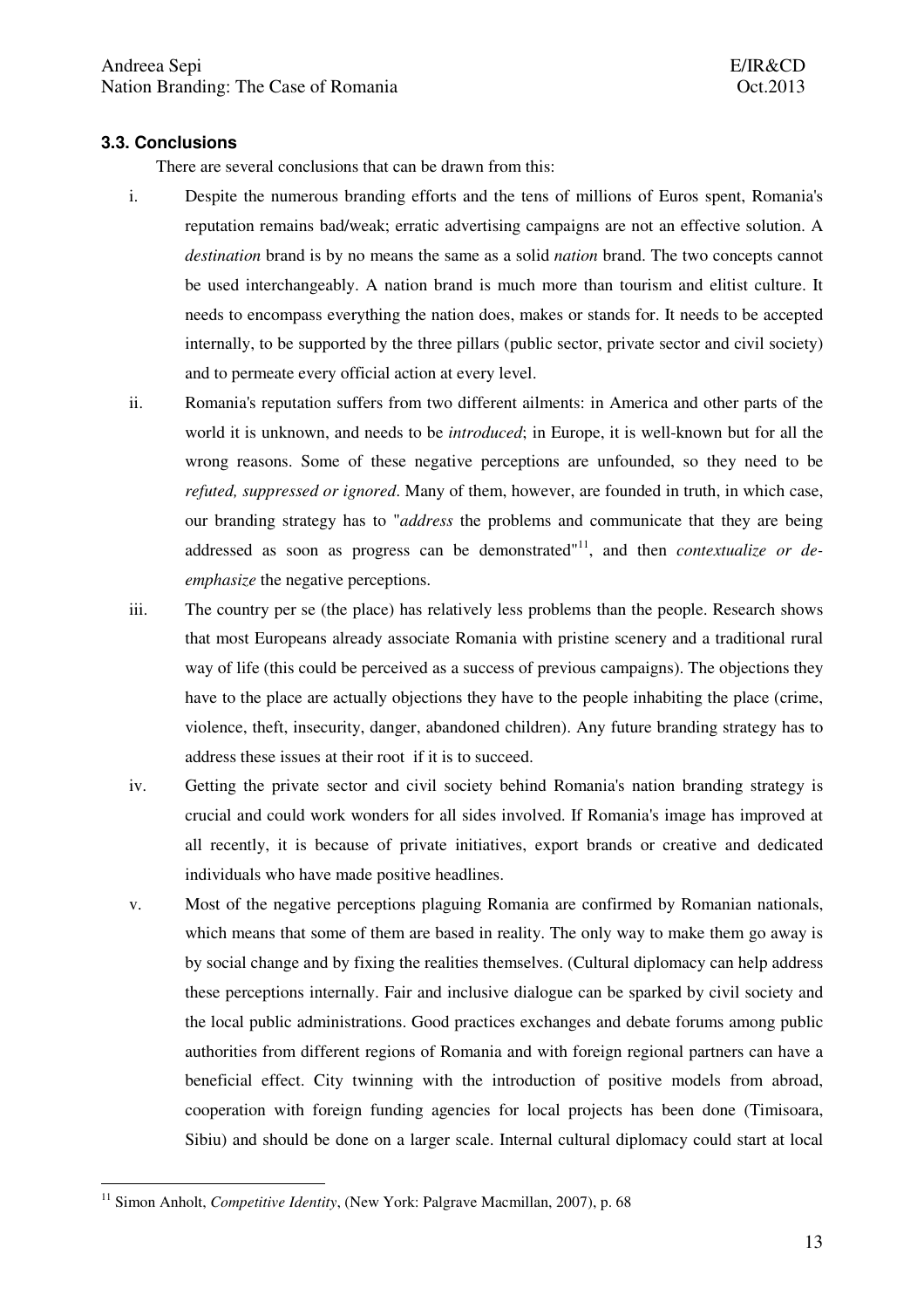level, in the larger metropolitan areas, which should introduce transparent feedback and inquiry management systems for citizens, encourage citizen initiatives, etc. In cooperation with the private sector and civil society, local administrations should define local brands, local identities and local loyalties - things that people can be proud of locally. Later, these can be expanded at regional and national level (see Timisoara - a solid case for the power of local patriotism and city branding). Besides, it is much easier for people to get involved and hold elected officials accountable locally, in projects that affect their daily lives. When people love their city, it is less likely that they will hate the country.)

# **4. WHERE DO WE GO FROM HERE? POSSIBLE REASONS FOR FAILURE AND SUGGESTIONS FOR THE FUTURE**

 Romania's poor image abroad remains one of the most unanimous laments of its perpetual transition. From the otherwise friendly interlocutor whose smile suddenly wanes when he hears you are from Romania, to the hotel clerk who scans you as if you're just preparing to make away with the silverware, to foreign investors who shun the country and to Romania's recent foreign policy failures (see Schengen), this bad image affects every Romanian citizen whether living and working in Romania or abroad. A lot of very nice people have to carry the stigma every day, having their efforts discredited by a perverted "country of origin effect", and trying to cope with the suspicion raised by their Romanian passports.

 On the one hand, it is clear that Romania's nation branding efforts have been woefully ineffective. The reasons for this can be found by analyzing Romania's competitive identity strategies - or lack thereof - using Simon Anholt's criteria. It is easy to see what went wrong. First and foremost, as any country with a confused identity and unstable political institutions, Romania lacked a common sense of purpose. A common vision behind which all stakeholders can rally, and which remains in place as part of the essence of good governance regardless of who is in power. Too frequent changes of the brand, its logo, its slogan, its contents are bad for the national image, because a national brand has high inertia and needs time to create a distinct image. It needs to be stable, clear, visionary, sharp, well-managed and consistent. Romania has lacked both a strategic vision for the long term, and the right team with the right values for the tactical implementation of the nation branding program in the short term. In fact, it has failed to launch a serious investigation into itself and its true identity (or that which Romanians want to become). In Romania, the concept of identity has always been perceived as a link to the past, not a path to the future. Most of our "brands" have been little more than on-again-off-again advertising campaigns with no correspondence in institutions, programs, policies and packages on the ground. It would indeed be difficult to find one Romanian government which treated the nation branding effort as an integral and central part of its daily business and policy making. Instead, the brand has been a side dish for special occasions.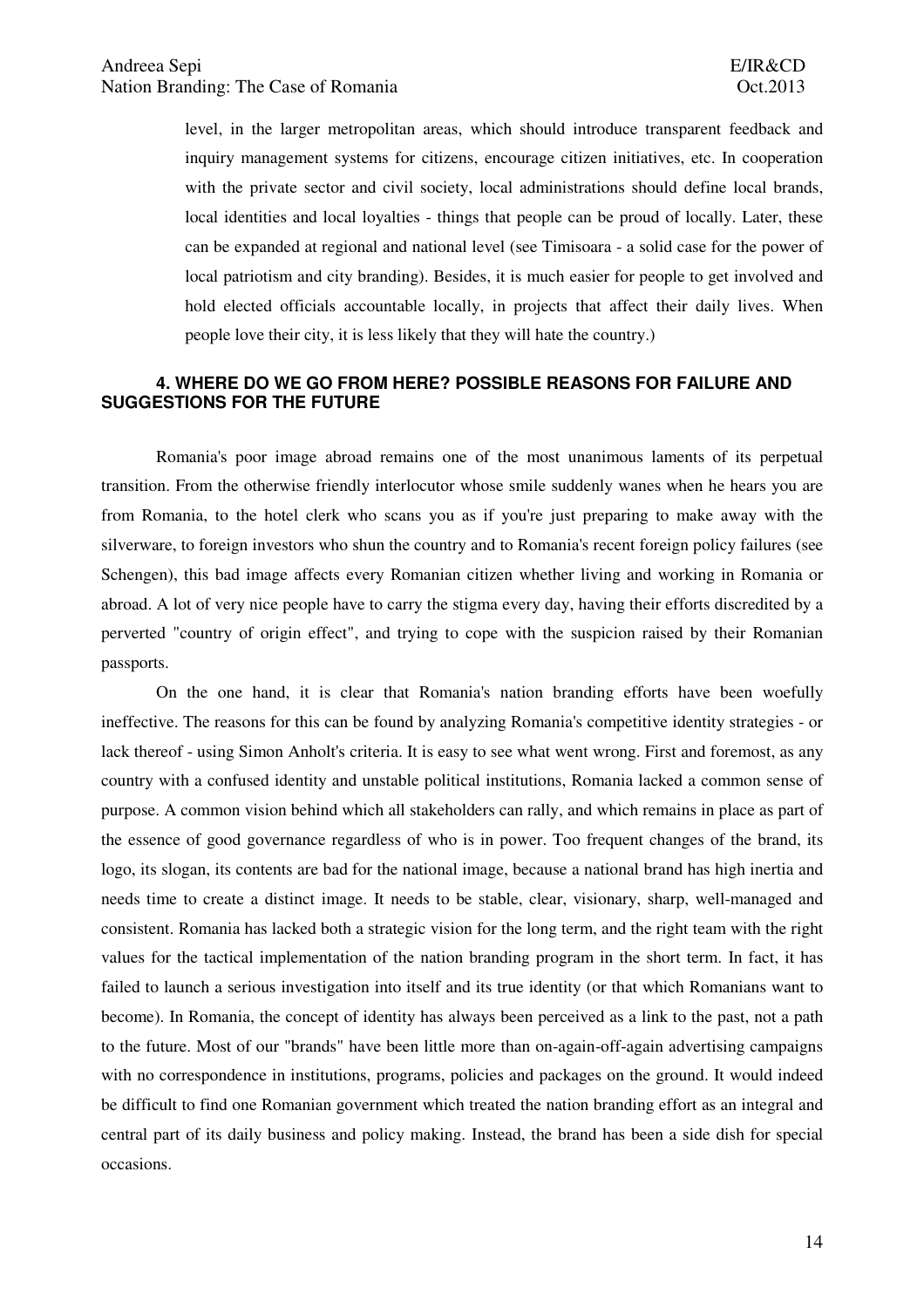# Andreea Sepi E/IR&CD Nation Branding: The Case of Romania  $Oct.2013$

 Another main reason why Romania's brand has not been successful so far is because it does not tackle the West's *real* objections, the deepest darkest corners of the West's perception of Romania (again, an area where the open dialogue of cultural diplomacy can help). And here one must ask oneself, where the bad image of Romania *really* comes from. It would soothe Romanian nationalistic sensibilities to assume that all foreigners are prejudiced or misinformed - however that would be incorrect. Many of the negative images floating about in people's heads when they think about Romania have at least a grain of truth in them. Some might be outdated, some can be put into context, explained and de-emphasized. But Romania should stop being the "villain/victim" who only *reacts* when bad things happen, and it should start *acting* with a little more foresight. It needs a clearly mapped development path, for its own sake. Only thus can it motivate its own people to join the effort. Branding *is* policy making! It means stable legislation, good governance, solid business ties and cultural diplomacy. Romania needs to face its shortcomings openly and honestly and it needs to focus more on doing rather than saying. Any expensive PR campaign abroad will be annihilated by the first glimpse of a dirty toilet at the border, by a decrepit train station, by the rumpled shirt of a customs officer or by a dishonest taxi driver charging foreigners ten times the normal rate.

In my opinion, a more favourable opinion of Romania must be founded on two main pillars:

1) building **credibility**, and only afterwards

#### 2) constructing **image**.

 $\overline{a}$ 

 As long as there is no trust and no credibility, any positive image Romania might project, will be immediately blocked by the collective subconscious. And trust is built on two levels: the individual level (where citizen diplomacy comes in) and the system level (where the government, private sector and NGOs come in, ideally in cooperation and synchronization, with cultural diplomacy a major pillar).

 In most Western cultures, respect is earned, not given. If Romanians want respect, they first have to respect themselves, to act in a dignified and responsible manner that is consistent over time. Romania needs cohesion and solidarity both for its own good and for branding purposes. But it also needs to feel comfortable in its own chosen identity. The Romanian people is quite different from the cultures it is trying to impress. All too often it has tried to copy others and failed, instead of trying the be the best that *it* can be. A recent survey done by Interact<sup>12</sup>, a polling company based in Bucharest, finds Romania to be very high on Hofstede's Power-Distance Index (which is both an indication and a cause of corruption) and on the Uncertainty Avoidance Index. However, interestingly enough, Romania's desired level of PDI is much lower than the actual one - which means that, in theory at least, people would prefer a different type of society. This means there is room for improvement. However, Romania's collectivism and avoidance of individual responsibility paired with a very short-term orientation makes leadership, innovation and change very difficult. Romania is also a very feminine country, in that it prefers collaboration and good relations over results and efficiency. On the one hand, this is a good thing

<sup>12</sup> Luca, Adina, *Where do we stand? A Study on the Position of Romania on Hofstede's Cultural Dimensions*, (Bucharest: Interact, 2005), pp.1-21-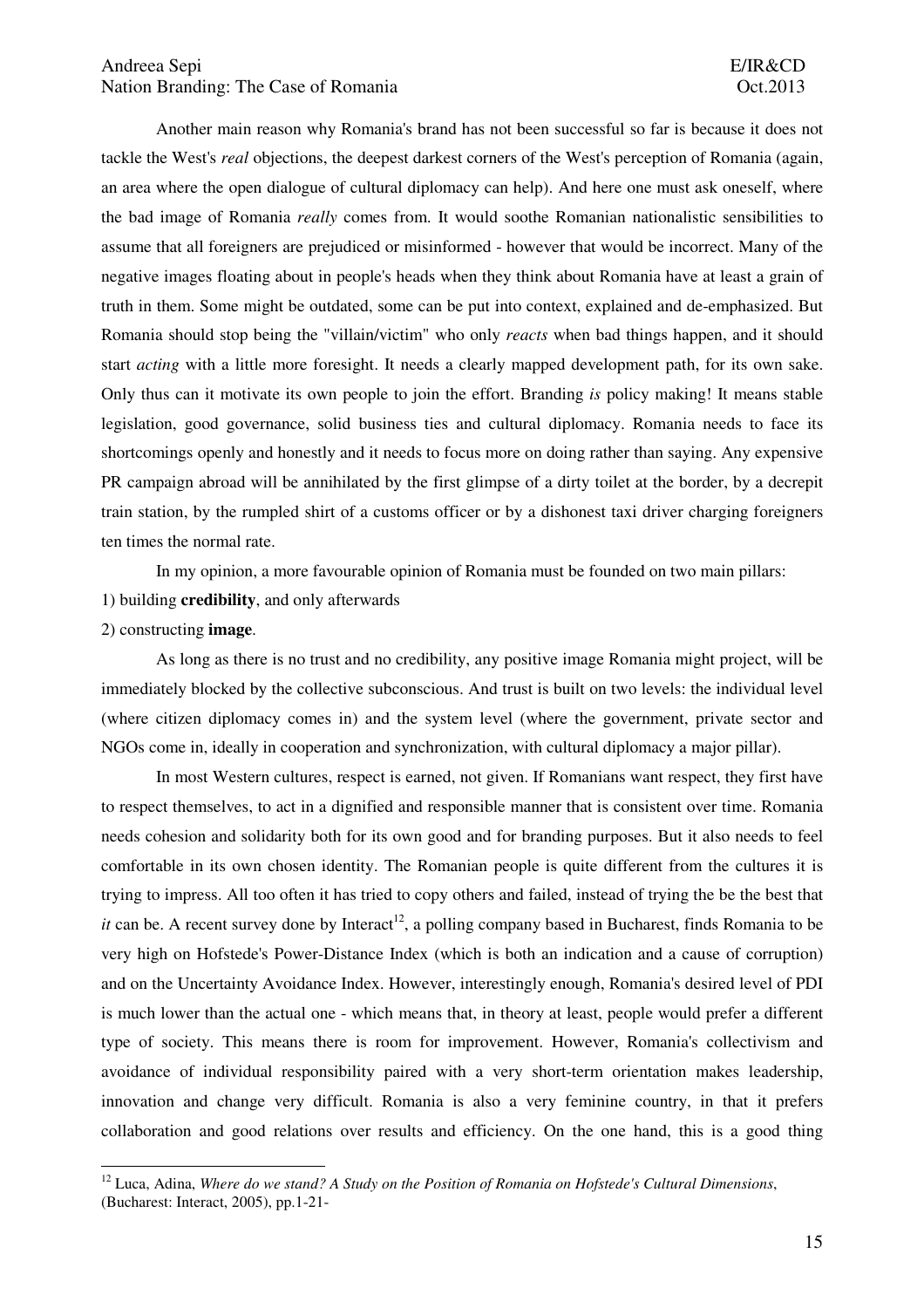## Andreea Sepi E/IR&CD Nation Branding: The Case of Romania  $Oct.2013$

because it limits criminality to petty misdemeanours and makes more brutal kinds of violence typical of masculine societies a rare occurrence. On the other hand, it is tricky for management, because people actually would like to see a democratic environment where they are all consulted, but at the same time, after 50 years of forced consensus under communism, they can no longer agree on anything - so this usually pushes leaders to become autocratic. This is seen as a sign of strength at first (it frees individuals from their own anxieties), but gradually builds resistance due to perceived excess of authority. Past brands have failed also because they were perceived as the whimsical creation of an authority figure/party/interest group. They were not inclusive; the process of obtaining them was not transparent, democratic and inclusive. However, there are solutions, and managing the country forward is possible with the right leading style (the Interact paper suggests this should be a combination of British management style and German organization structure. US models and strategies are bound to fail because Romanians value leisure, family and life above work, efficiency and career.). However, we must keep in mind that steady development in Romania is a myth, especially in an area like branding, where tastes are highly subjective.

 My suggestion for Romania's future efforts towards a competitive and positive nation brand would be to stick with whatever it's got in terms of graphic design long enough to be recognized, and to focus more on "technical" facts - policy, investment, export brands and general governance issues - such as:

- creating stable, competent and credible **institutions** and **laws**,
- creating a **friendly business environment** and a **competent and transparent administration** based on the principles of modern government; supporting an ebullient and innovative private sector that is well connected to the global economy and its current topics (more focus on reindustrialization and export brands rather than export of raw materials),
- building a **clean and competitive education system** and laying the foundation for a culture of openness and **innovation**, as well as support systems for Romanian brands and innovations in business and education (this can accelerate positive social change);
- building **international cooperation**, participating in multi-polar organizations and partnering with authorities from other countries on a variety of issues (trafficking, corruption, Roma inclusion, etc.). Romania's feedback needs to be fast and firm and it needs to honour its obligations 100%. Our representatives in international bodies should be the best and the brightest.
- **protecting the disadvantaged** at home and communicating the progress that has already been made in this area,
- investing in **cultural diplomacy** and facilitating more **exchanges on Romanian territory** (see Enescu Festival); getting the academia more involved in policy-making and governmental strategies, and the diasporas more involved in preserving the culture and in presenting a decent, hard-working, and civilized image,